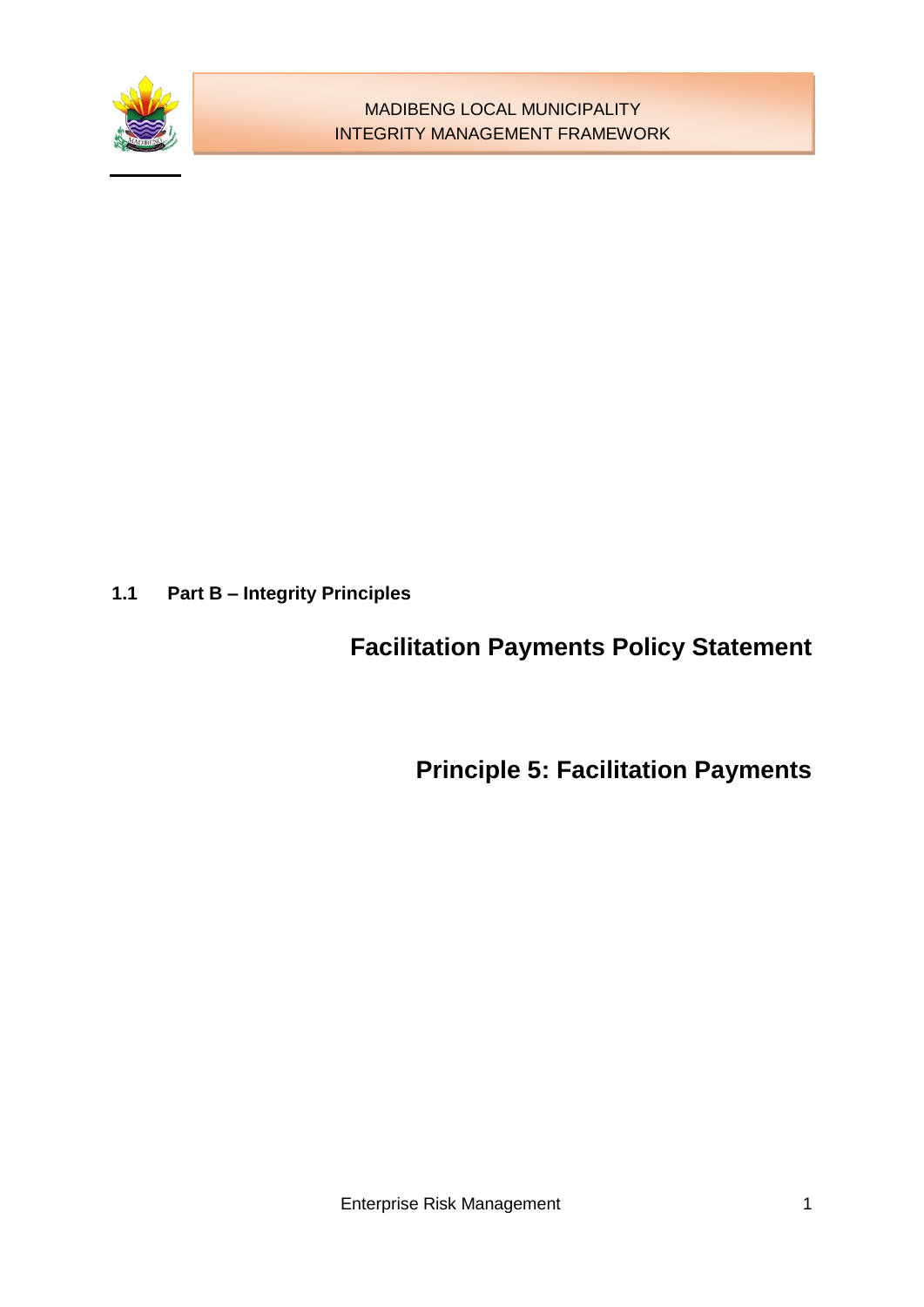

## **Municipal Integrity Framework - Integrity Principle 5**

#### **Facilitation Payments**

## 2. **Introduction**

MLM prides itself in running the municipality effectively, efficiently and free from all forms of Corruption and Bribery. MLM is committed to improving the lives of its residents through accelerated delivery of services and ensuring that they consistently experience standards of service excellence.

In order to deliver on service excellence it is essential that our frontline staff bear a common set of values that will guide their interaction with Clients.

## 3. **Purpose and Objectives**

.

The purpose of this Policy Statement is to address the payment of Facilitation Payments which has for a long time been rife in South African culture. Facilitations Payments, sometimes known as "grease" payments, are illegal in South Africa. Facilitation payments are a type of a bribe and are a criminal offence in terms of South African legislation.

This Policy Statement seeks to provide rules and measures to against receiving and/or soliciting of Facilitation Payments within MLM.

The objective of this Policy Statement is to ensure that conduct and decision making of all MLM Employees should be founded from the values of ethics and integrity.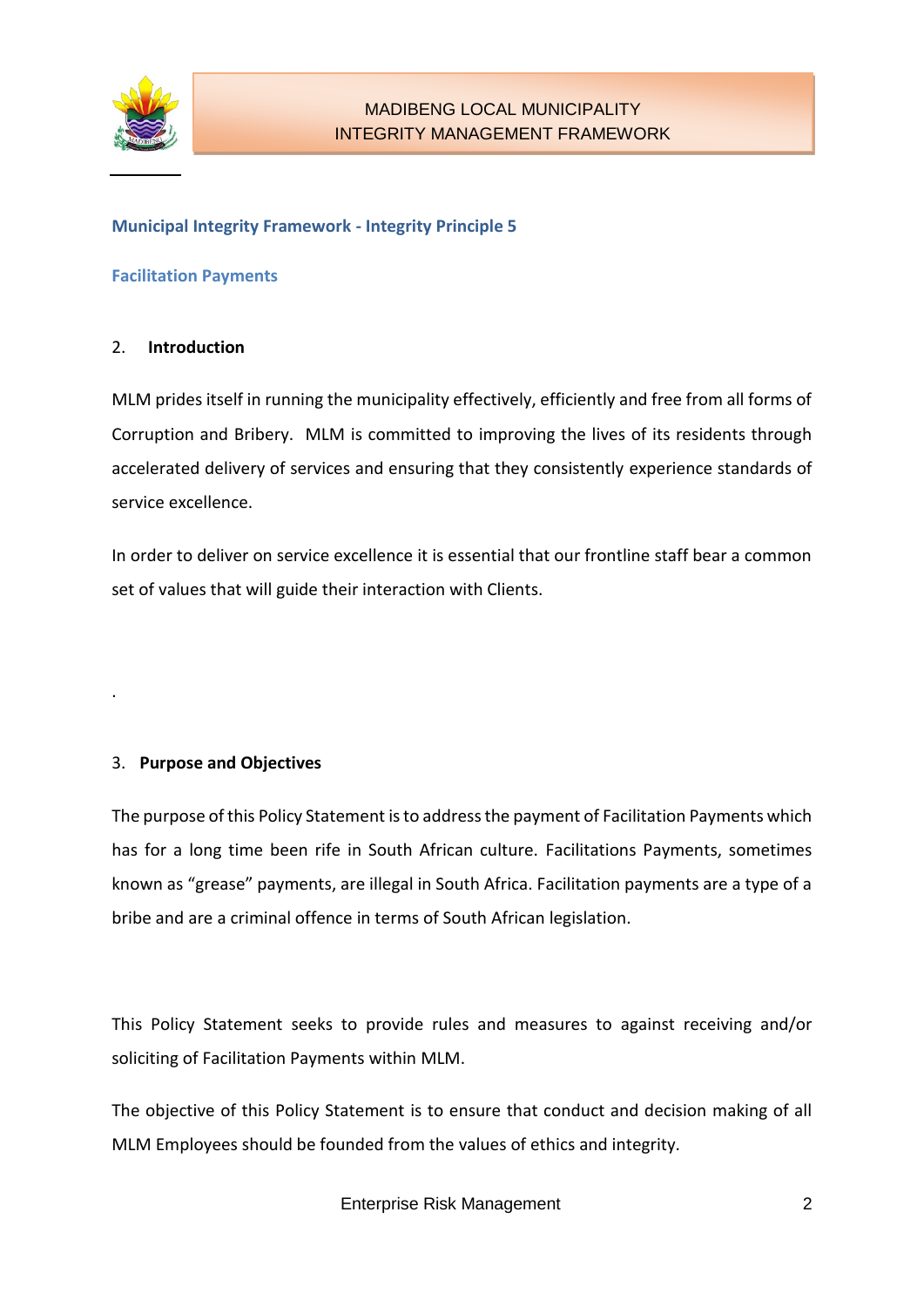

These values should at all times be at the fore front of their decision making. MLM Employees should at all times strive to serve the consumers and residents of MLM in a fair and equitable manner without fear or favour.

## 4. **Scope**

This Policy Statement shall apply to all Employees, as defined, and where applicable, as well as Employee's employed by any of the entities within MLM.

In instances where an existing Policy Statement and/or procedure does exist, the principle around the application thereof shall be that the higher/stricter/more stringent Policy Statement and/or procedure shall always apply.

This Policy Statement forms part of the terms and conditions of employment. The MLM reserves the right, at its sole discretion, to amend, modify or waive any term or condition in this Policy Statement, subject to obtaining relevant input from affected employees.

#### 5. **Definitions**

| Term           | <b>Definition</b>                                                                                                                                                                                                                                |
|----------------|--------------------------------------------------------------------------------------------------------------------------------------------------------------------------------------------------------------------------------------------------|
| <b>Bribery</b> | Bribery involves the promise, offering or giving of a benefit that<br>improperly affects the actions or decisions of an MLM employee.<br>This includes sexual bribery.                                                                           |
| Clients        | Any person (including a legal entity) to which MLM provides or<br>intends to provide Goods or Services including residents, property<br>owners, developers, tenants, shareholders and persons or legal<br>entities associated with such Clients. |
| Corruption     | Any offence in terms of the Prevention and Combating of Corrupt<br>Activities Act, 2004 (Act No 12 of 2004).                                                                                                                                     |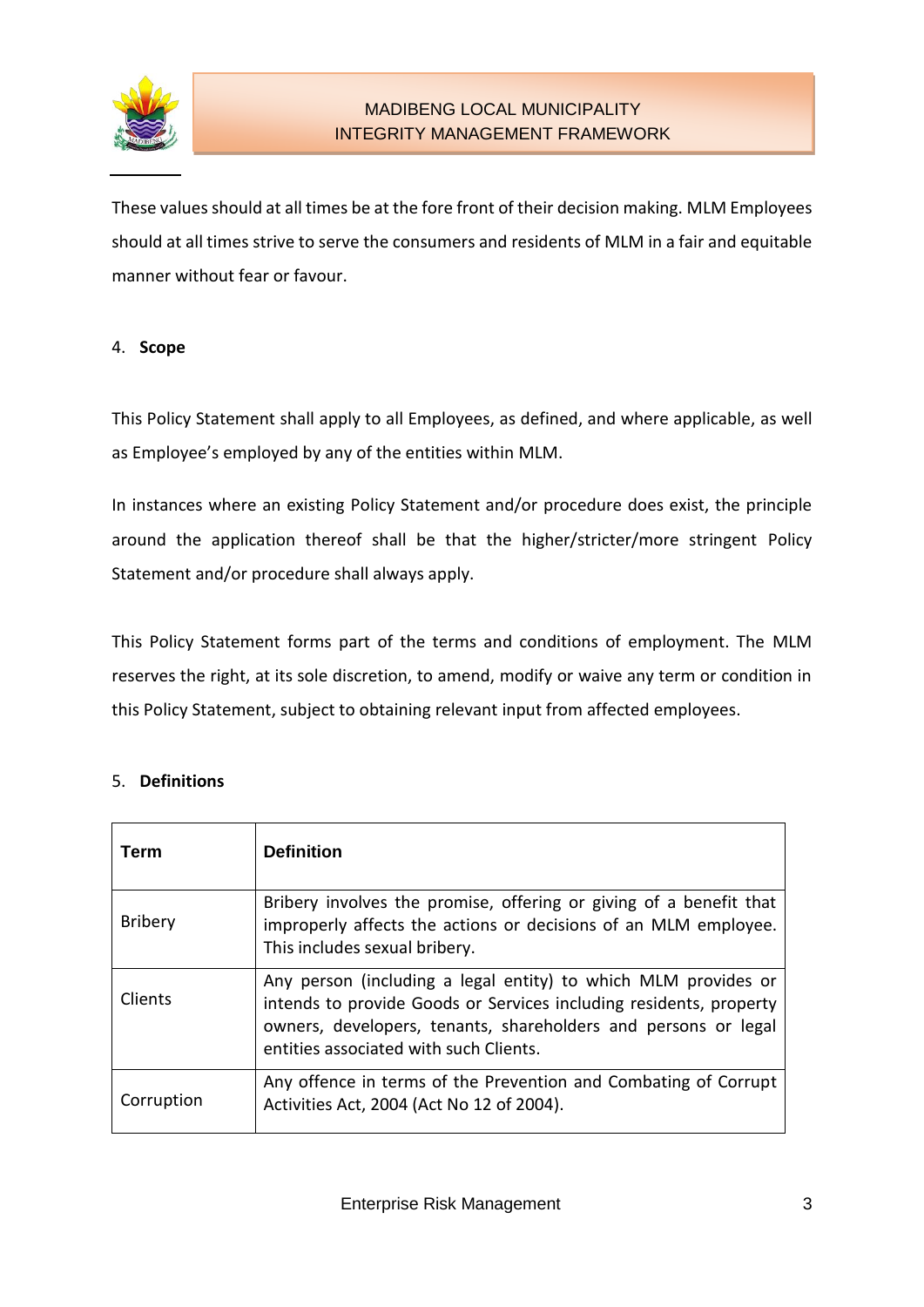

## MADIBENG LOCAL MUNICIPALITY INTEGRITY MANAGEMENT FRAMEWORK

| <b>Employees</b> | Any person who works for the Council and who receives, or is<br>entitled to receive, any remuneration; and any other person who in<br>any manner assists in carrying on or conducting the business of the<br>Council. For purposes of this Framework, employee includes<br>independent contractors, labour broker employees, persons<br>seconded from other local, provincial or national government, or<br>seconded from any entity belonging to a local, provincial or national |
|------------------|-----------------------------------------------------------------------------------------------------------------------------------------------------------------------------------------------------------------------------------------------------------------------------------------------------------------------------------------------------------------------------------------------------------------------------------------------------------------------------------|
|                  | government.                                                                                                                                                                                                                                                                                                                                                                                                                                                                       |
| Facilitation     | Facilitation Payments are typically unofficial payments made to                                                                                                                                                                                                                                                                                                                                                                                                                   |
| Payment(s)       | secure or expedite a routine government action by a government<br>official whose duties are essentially administrative in nature. The<br>Facilitation Payment is made in order to secure the performance of<br>routine governmental non-discretionary actions to which the payer<br>is legally entitled.                                                                                                                                                                          |
| <b>Services</b>  | Any intangible activities such as cleaning, consultancy, legal etc.                                                                                                                                                                                                                                                                                                                                                                                                               |

# 6. **Applicable law, Regulations and Codes**

A copy of the applicable laws, regulations and codes can be obtained from HR / risk departments.

What follows hereunder is only a brief summary of some of the provisions contained therein.

**Prevention and Combating of Corrupt Activities Act 12 of 2004**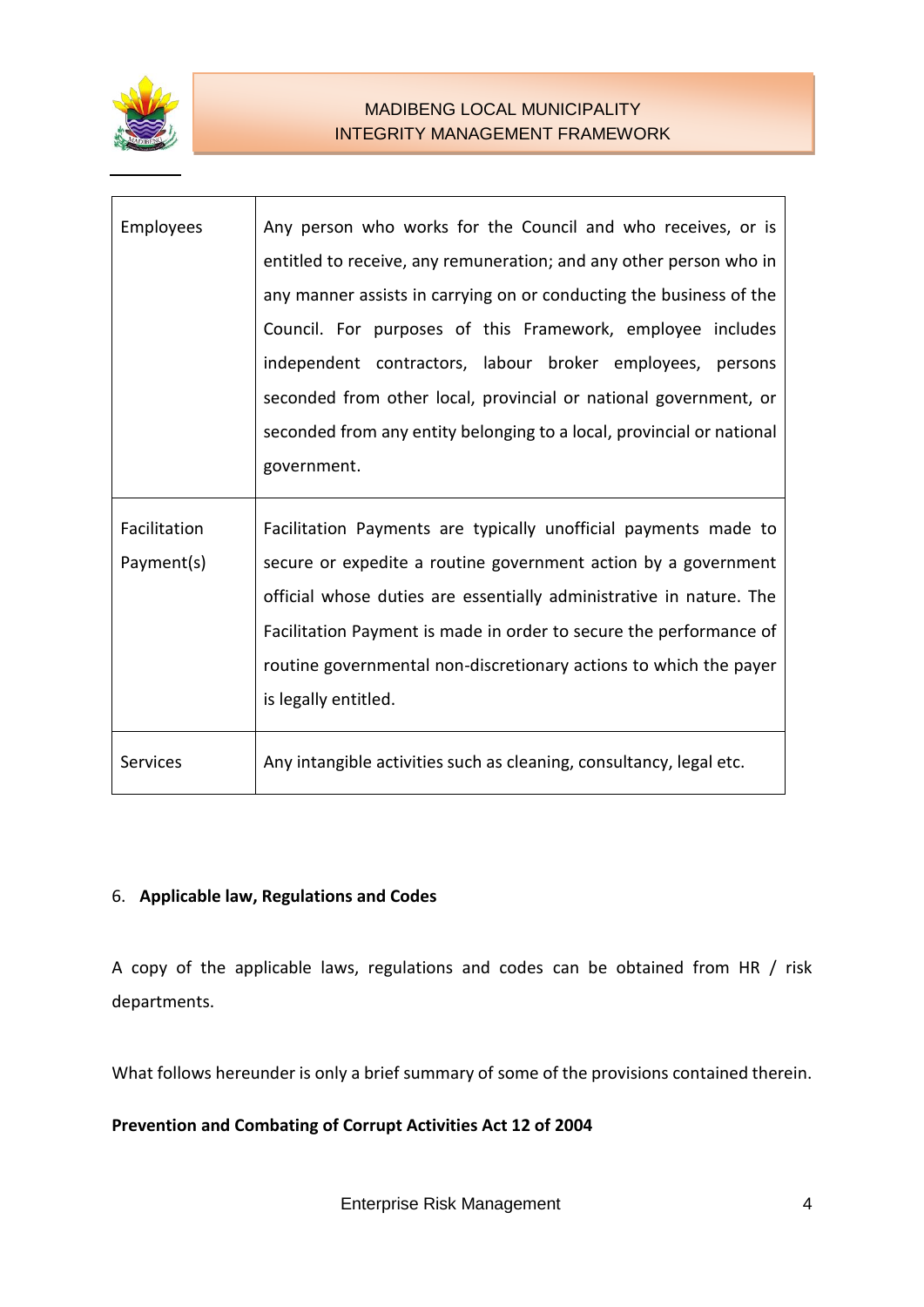

## **Offences of receiving or offering of unauthorised gratification by or to party to an employment relationship** — Any person—

- (*a*) who is party to an employment relationship and who, directly or indirectly, accepts or agrees or offers to accept from any other person any unauthorised gratification, whether for the benefit of that person or for the benefit of another person; or
- (*b*) who, directly or indirectly, gives or agrees or offers to give to any person who is party to an employment relationship any unauthorised gratification, whether for the benefit of that party or for the benefit of another person,

in respect of that party doing any act in relation to the exercise, carrying out or performance of that party's powers, duties or functions within the scope of that party's employment relationship, is guilty of the offence of receiving or offering an unauthorised gratification.

## 7. **Policy Statements and Workplace Rules**

It is unlawful and a criminal offence for an Employee to solicit; receive; accept or offer to accept a Facilitation Payment.

Facilitation payments should not be accepted or made; it is simply another form of bribery.

If you make or accept a payment which could possibly be misunderstood as a Facilitation Payment, you should notify your line manager immediately.

The difference between a Facilitation Payment and paying for a legitimate service is that the legitimate service will be advertised at a set tariff which is the same for everyone, and be paid for transparently to a department and a receipt provided. The Facilitation Payment will be given to an individual and hidden. No receipts will be given.

When you encounter a situation that is or may be a request, or an offer, for a Facilitation Payment, you should immediately report this to your line manager. Such practical problems do arise in everyday business, but can usually be resolved in other ways.

Never attempt to disguise a Facilitation Payment as something else or conceal it. Approval to make or receive Facilitation Payments will not be given.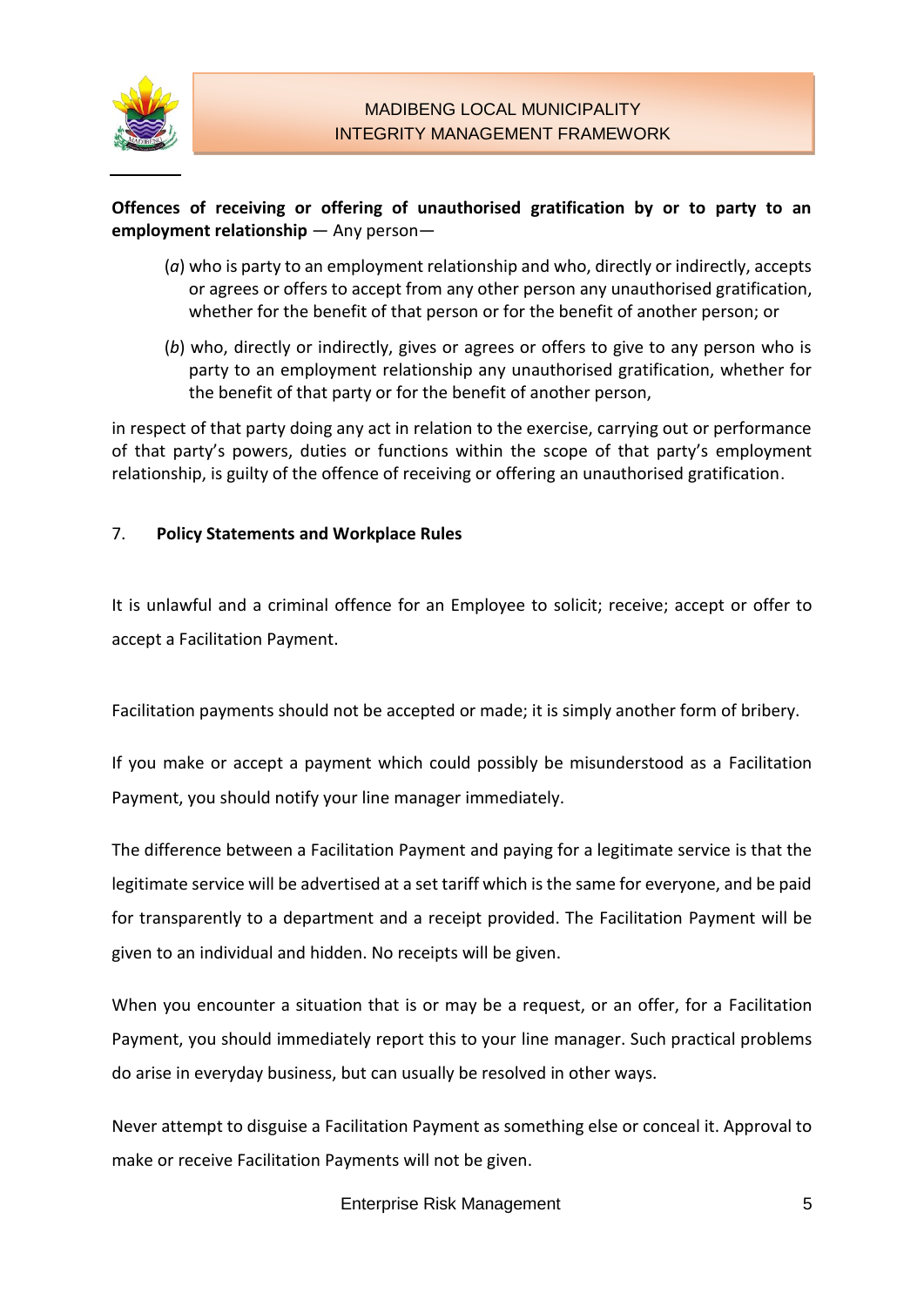

# MADIBENG LOCAL MUNICIPALITY INTEGRITY MANAGEMENT FRAMEWORK

If payments are demanded or offered under duress, you should not compromise your safety and security or that of your colleagues. Employees should immediately report any incidents of this nature to their line manager.

Facilitation Payments to a lower level government official as a personal benefit to them to secure or speed up the performance of a routine action to which the payer is entitled are an issue as it may open the door to more serious forms of corruption.

## 8. **Communication**

This Policy Statement will be communicated to all Municipal employees using the full range of communication method available to the municipality.

## 9. **Contravention**

Compliance with this Policy Statement is mandatory for all Employees of MLM. Noncompliance and/or breach of this Policy Statement will be viewed as serious misconduct which can result in disciplinary action that may include the termination of employment.

A contravention of this Policy Statement may also amount to a criminal offence. Section 10 of PRECCA states that it is a criminal offence to accept 'unauthorized gratification' for anything you do relating to your workplace.